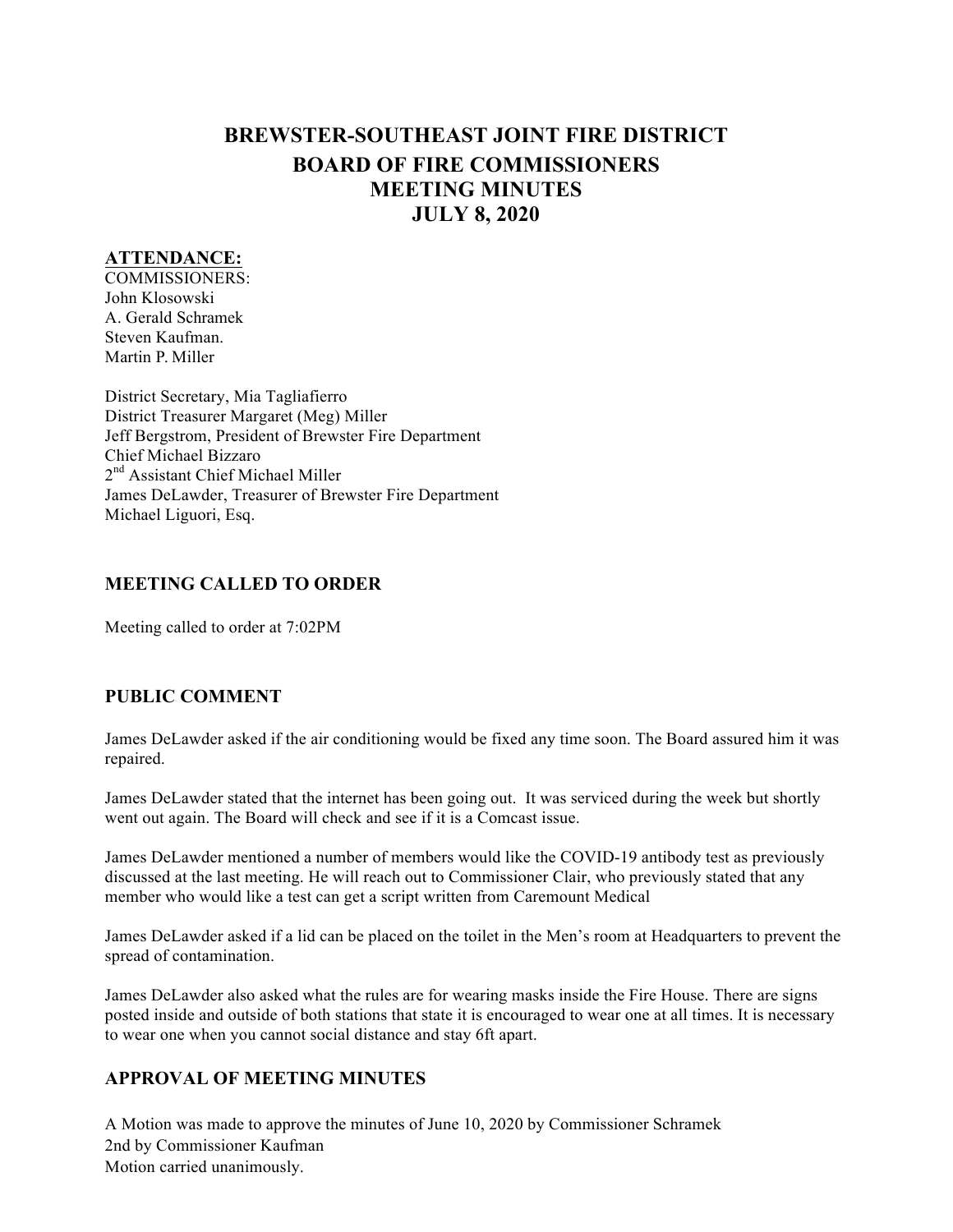## **ACCEPTANCE OF BILLS/VOUCHERS**

All bills and vouchers were reviewed. A motion to approve the bills and vouchers was made by Commissioner Klosowski 2<sup>nd</sup> by Commissioner Kaufman. Motion carried unanimously.

#### **CORRESPONDENCE**

All correspondence was read by Mia Tagliafierro, District Secretary.

#### **FACILITIES**

Chris Lyons of Lyons Development met with Commissioner Klosowski to discuss the floor drain at Station One.

Discussion regarding the existing line for oil separator. The existing line comes all the way through and if removed the patio would need to be destroyed. Commissioner Klosowski asked the Board if they wanted to cap the line or destroy patio. All commissioners present agree to cap line.

#### **COMPUTER/COMMUNICATIONS/RADIOS**

Nothing to report.

## **FIRE AND EMS EQUIPMENT**

The large masks have been ordered but are not in yet.

There is no update on the bailout systems yet, Chief Bizzaro reports that he is still waiting for the production plant to open up and it may be 4-6 weeks, but he will produce invoice to present to Board prior to shipment.

The hand washing and "if you're not feeling well" signs are in and will be installed.

#### **FIRE ROADS**

Nothing to report.

#### **FIRE PREVENTION**

Nothing to report.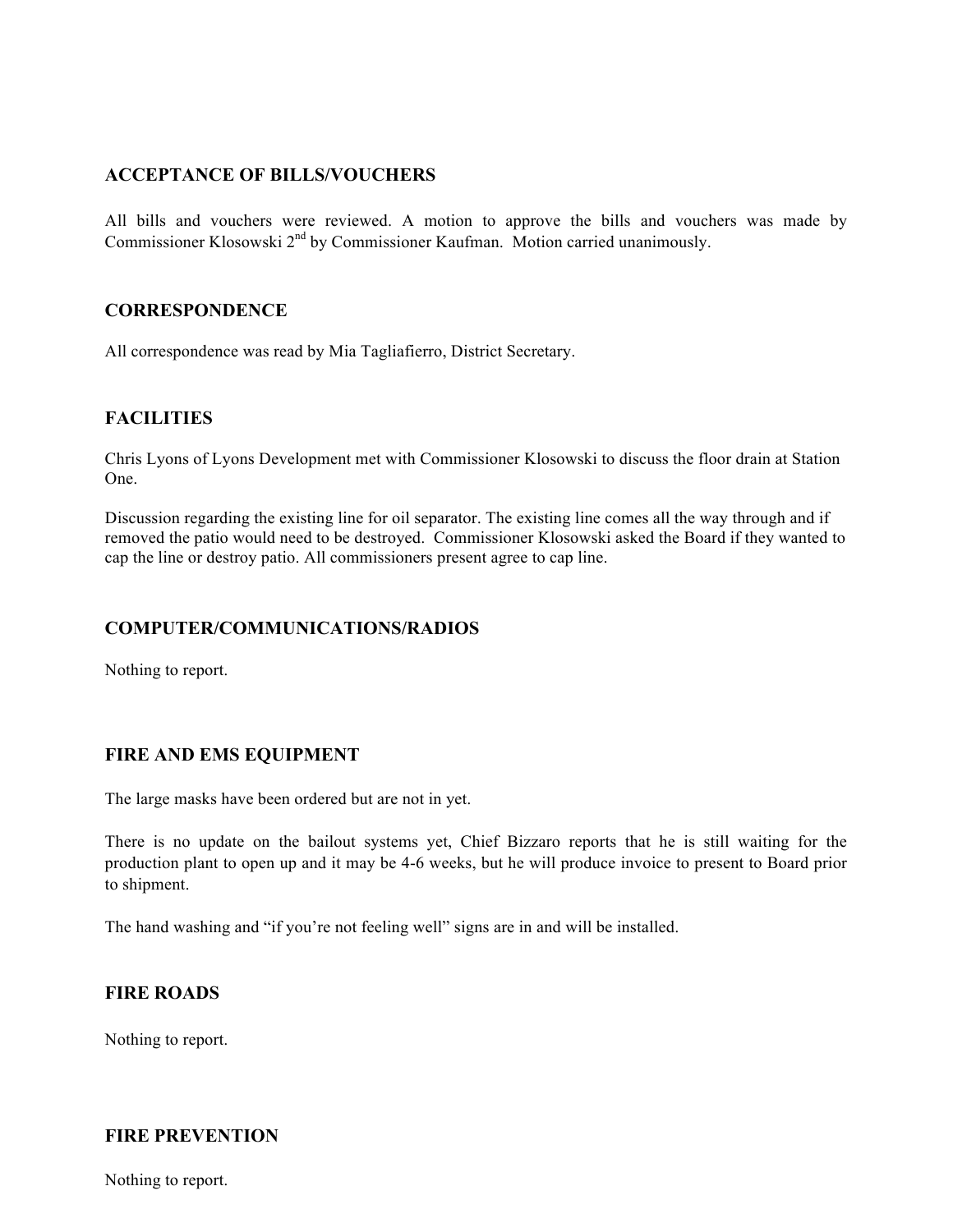## **INSURANCE CLAIMS/VFBL**

Received one this evening, will file

## **LEGAL CONTACT/REPORTS**

Michael Liguori, Esq. filed a tax certiorari on behalf of the Board of Fire Commissioners re: Milltown parcel. The assessed value was \$220,000 for 2020 and was reduced to \$130,000, so the taxes should be reduced by half. Mr. Liguori had been corresponding with the Director of Real Property for AIG Assets, but has not heard back after 2 inquiries regarding release of restrictions or selling the property. He will continue to reach out. Commissioner Schramek worries the Board will be held responsible for property taxes. Michael Liguori, Esq. suggests commencing an action to quiet title. Discussion regarding same.

A Motion was made by Commissioner Schramek to authorize Michael Liguori, Counsel for District, to commence an action to quiet title, 2<sup>nd</sup> by Commissioner Kaufman. Motion carried unanimously.

#### **LOSAP**

Discussion regarding the Senate Bill S8251B, which relates to the determination of points for service award programs for volunteer firefighters and volunteer ambulance workers during a state disaster emergency. The Bill allows active members to earn up to 5 points/month during the COVID pandemic. Ultimately it is the Board's responsibility to determine who is active and who is not. Michael Liguori, Esq. says it will depend on how long the pandemic lasts and suggests waiting until November.

The LOSAP Audit has started and is almost completed.

#### **OSHA MANDATES**

Chief Bizzaro reports all OSHA mandates are up to date except for bail out.

| Vehicle      | $\beta$ eginning<br>Mileage | Ending Mileage | Total Monthly<br>Mileage | Work Performed |
|--------------|-----------------------------|----------------|--------------------------|----------------|
| $11 - 1 - 1$ | 64511                       | 64888          | 377                      | None           |
| $ 11-1-2 $   | 39799                       | 40412          | 613                      | None           |
| $ 11-1-3 $   | 40307                       | 40981          | 674                      | None           |

#### **VEHICLE MAINTENANCE**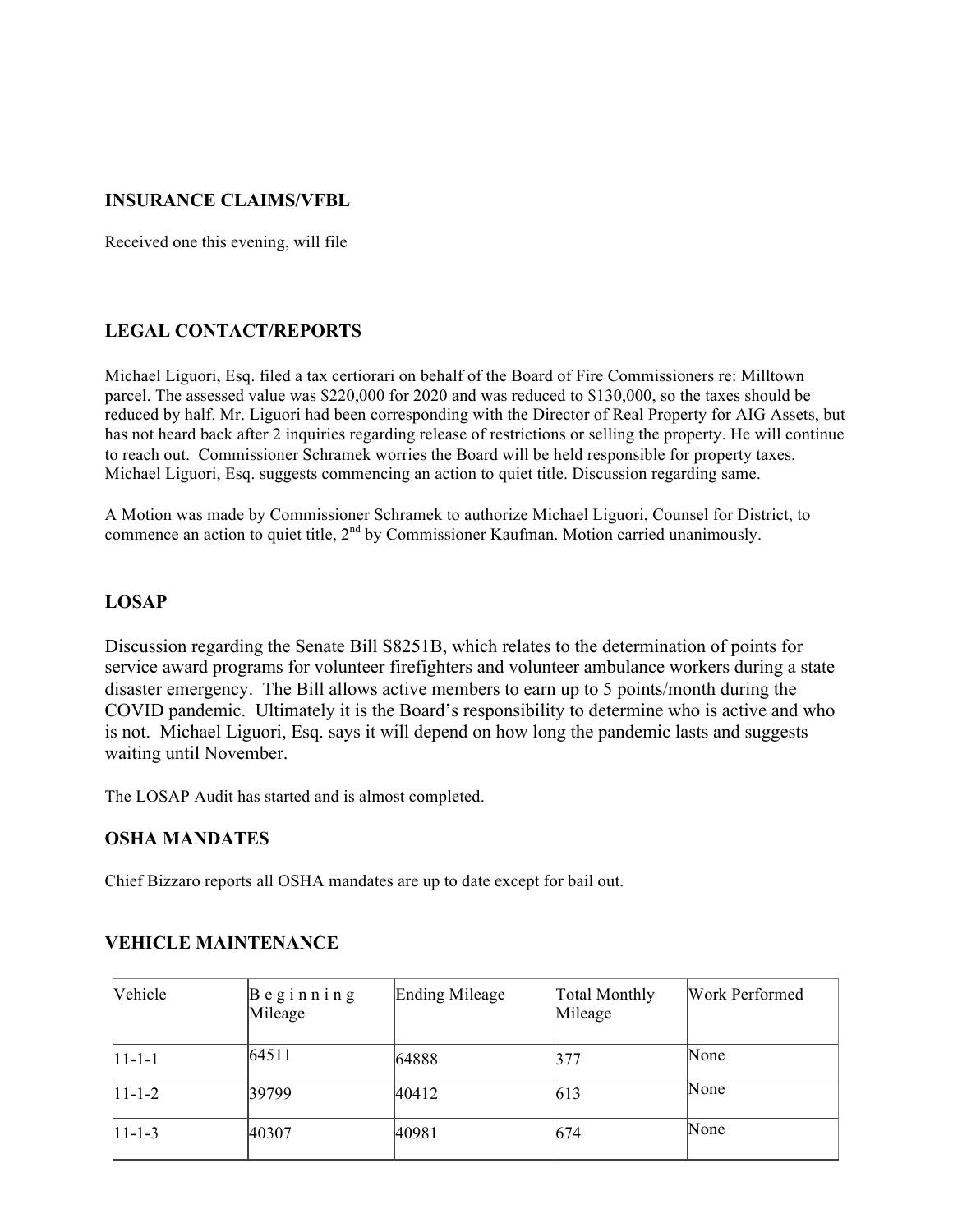Fuel Reports:

Diesel at Main: 212.5 gal Gas at Main: 140.6 gal

Diesel at Station 1: 20.3gal Gas at Station 1: 17gal

11-5-1 outrigger was done 11-2-2 was serviced and ladder test

#### **RECRUITMENT AND RETENTION**

An ad was placed on the Village of Brewster Website and the Brewster-Southeast Joint Fire District website soliciting applications for members. Only one person has submitted an application so far.

#### **CHIEF'S REPORT**

Chief Bizzaro was previously asked to get a list of equipment needed in preparation for next year's budget. The Chief stated that EMS requested two defibrillators.

Brief discussion regarding next phases of reopening the Department. Meetings will occur in person with Zoom still offered for the public to join.

One member asked the Chief if individual face pieces could be issued to prevent cross contamination due to prior person not properly cleaning. Lengthy discussion regarding same.

#### **EMS**

Nothing to report.

#### **FUTURE CAPITAL PROJECTS**

The property next to us had been surveyed, still waiting for that report.

#### **GRANTS**

Nothing to report.

## **NEW APPARATUS 11-8-1**

No progress has been made.